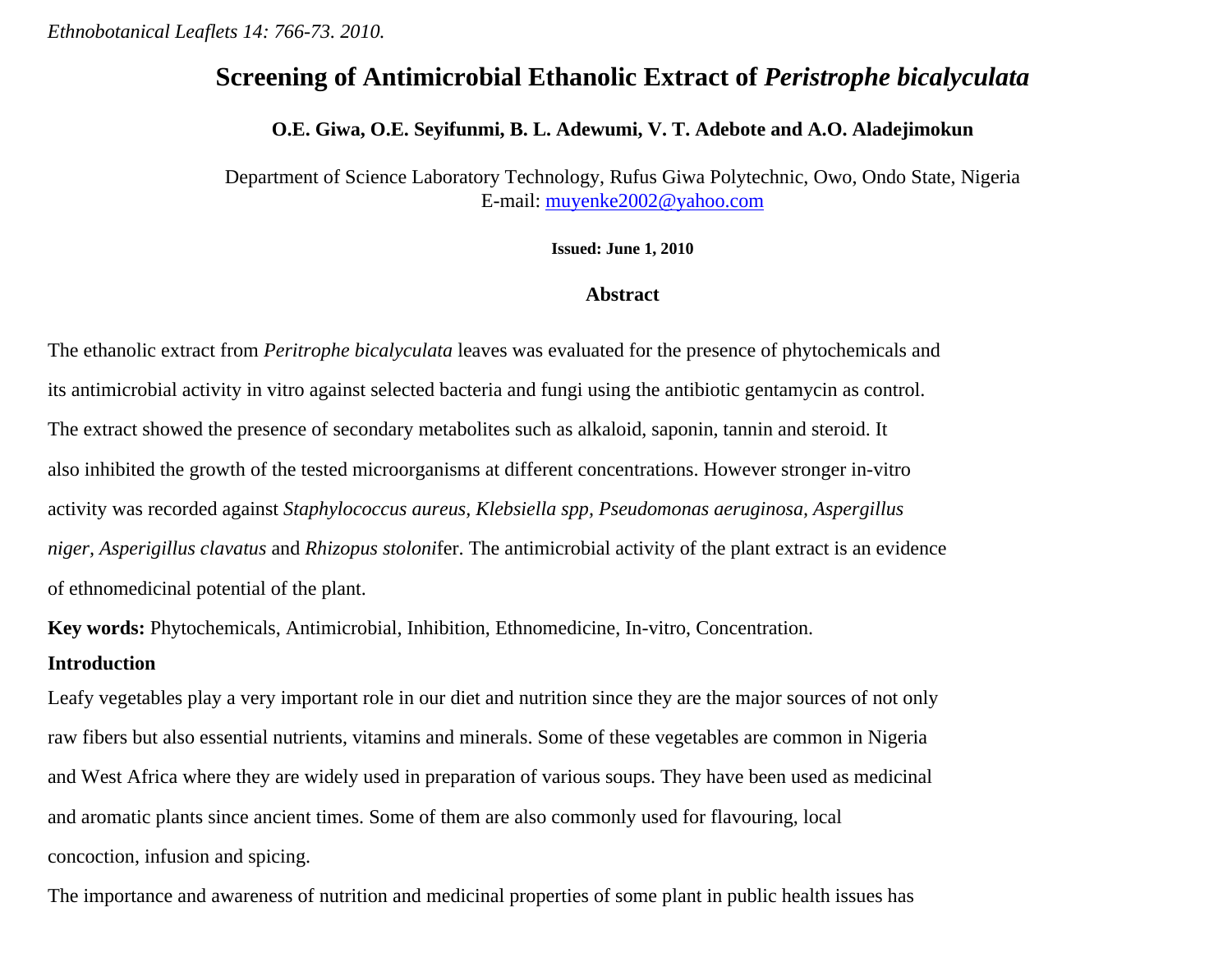resulted in the increase demand of knowledge in the nutrient, phytochemical and antimicrobial properties of food (Chinma and Igyor, 2007). Green leafy vegetables are rich source of carotene, ascorbic acid, riboflavin, folic acids and minerals like calcium, iron and phosphorus. (Fasuyi, 2006).

The presence of some phytochemicals determines the antimicrobial properties of various plants. They give plants its colour, flavour, odour and are part of the defense system (disease resistance). According to Liu (2004), phytochemicals are bio actives, non nutrient plants compounds in fruits, vegetables, grains and other plants food that has been linked to reduce the risk of major degenerative disease. Anderson (2004) defined phytochemicals as plant derived chemicals, which are beneficial to human health and disease prevention. It attract beneficial and repel harmful organisms, serves as photoprotectant and respond to environmental changes. For examples, isoflavones, anthocyanins, and flavonoids do function as phytoalexins, a substance that assists a plant to resist pathogens. (Agte *et al,* 2000).

Report shows that the greatest sources of these photochemicals are fruits and vegetables. (Onyeka and Uwambeke, 2007). Most leafy vegetable constitute an indispensable constituent of human diet in Africa generally and Western part of Africa in particular. In addition they are used in the diet of postpartum women during which time it is claimed that they aid contraction of the uterus. Most of these leaves are inexpensive and grow widely in most western part of the country. Medicinal plants have been used for centuries by man in treatment of diseases in early years when there were no clinics or hospitals. In recent years, the potential of the Nigeria flora as a varietals source for pharmaceuticals and other therapeutics have been expressed. Extraction of bioactive compounds from these plants permits the demonstration of their antimicrobial activities and facilitates pharmacological studies leading to synthesis of more potent drug with reduced toxicity (Onyeka, and Uwambeke, 2007).

This research work was therefore, aimed at determining the presence or otherwise of some phytochemicals and also antimicrobial properties of ethanolic extracts of *Peristrophe bicalyculata* leaves on selected microorganisms in order to determine its medicinal use.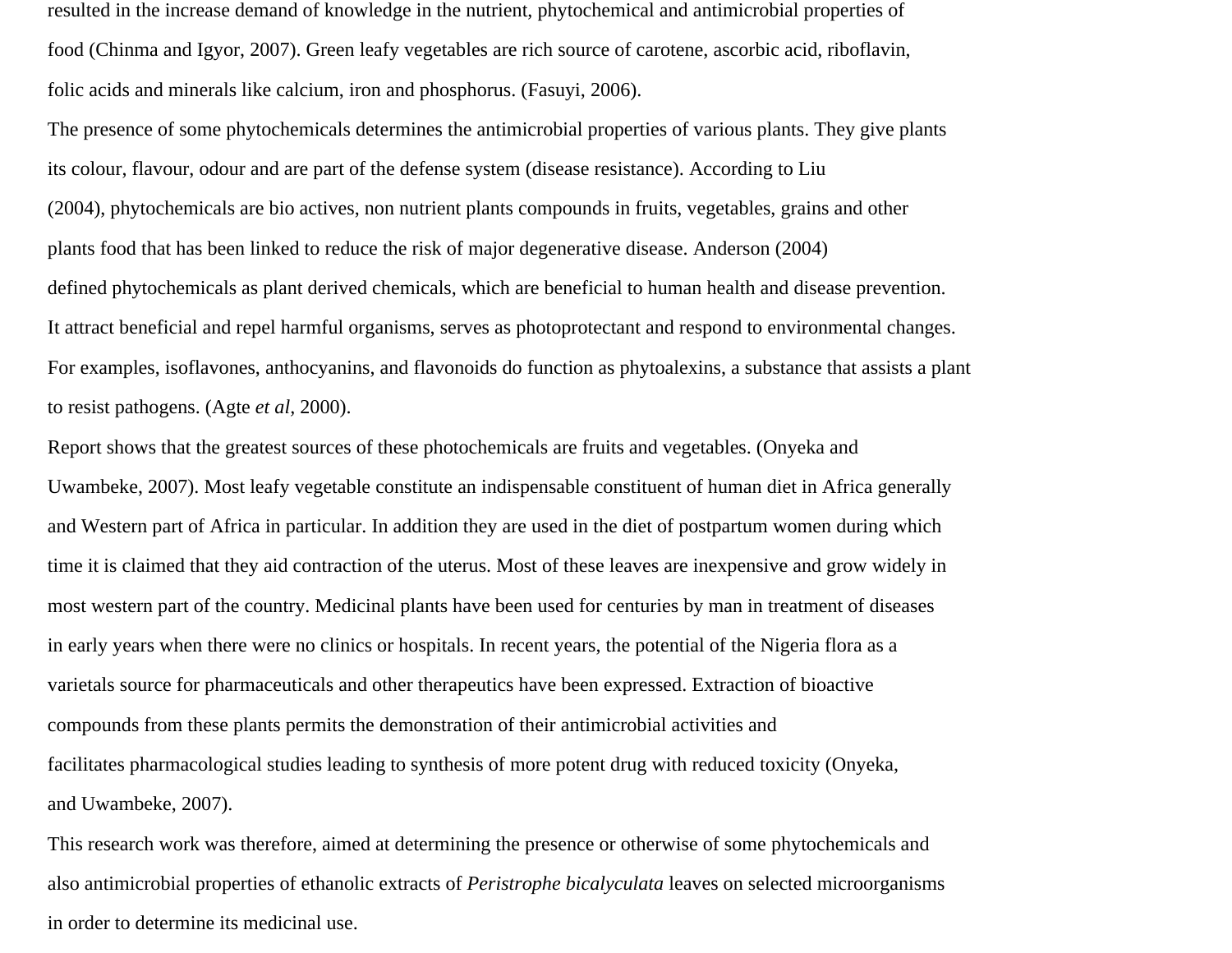## **Materials and Methods**

#### **Source of Materials**

Fresh leaves of *Peritrophe bicalyculata* were collected from "Obasoto" in Owo township, Ondo State, Nigeria. Pure strain of the test microorganisms were obtained from the culture collection of the Department of Science Laboratory Technology (Microbiology Unit) of Rufus Giwa Polytechnic, Owo.

## **Extraction of Plant Materials**

The pulverized fresh leaves (100g) were extracted with 95% ethanol by cold maceration for 24 hours at room temperature (25oC). The extract was filtered and evaporated to dryness over water bath after concentration with rotor vapour to minimal volume.

## **Determination of alkaloids**

A measured weight of the sample was dispensed into 10% acetic acid solution in ethanol to form a ratio of 1:10. The mixture was allowed to stand for 4 hours at 28 °C. It was later filtered with filter paper and the filtrate was treated with drop wise addition of aqueous  $NH<sub>4</sub>OH$  until the alkaloid was precipitated, this was washed with

10% ammonia solution and dried in the oven at 80 °C.

#### **Determination of flavonoids**

5g of the sample was boiled in 50ml of 2M HCl solution for 30 minutes under reflux. It was allowed to cool, then filtered through filter paper and the filtrate was treated with equal volume of ethyl acetate.

## **Determination of tannin**

A 5g portion of the sample was dispensed in 50ml of distilled water and mixed properly. This was allowed to stand for 30 minutes at 28oC before it was filtered. 2ml of the plant extract was dispensed into a 50ml volumetric flask. Similarly, 2ml standard solution and 2ml of distilled water were put in separate volumetric flask. The reagent was added to each of the flask, and 2.5ml of saturated  $Na_2CO_3$  solution was also added, the total content of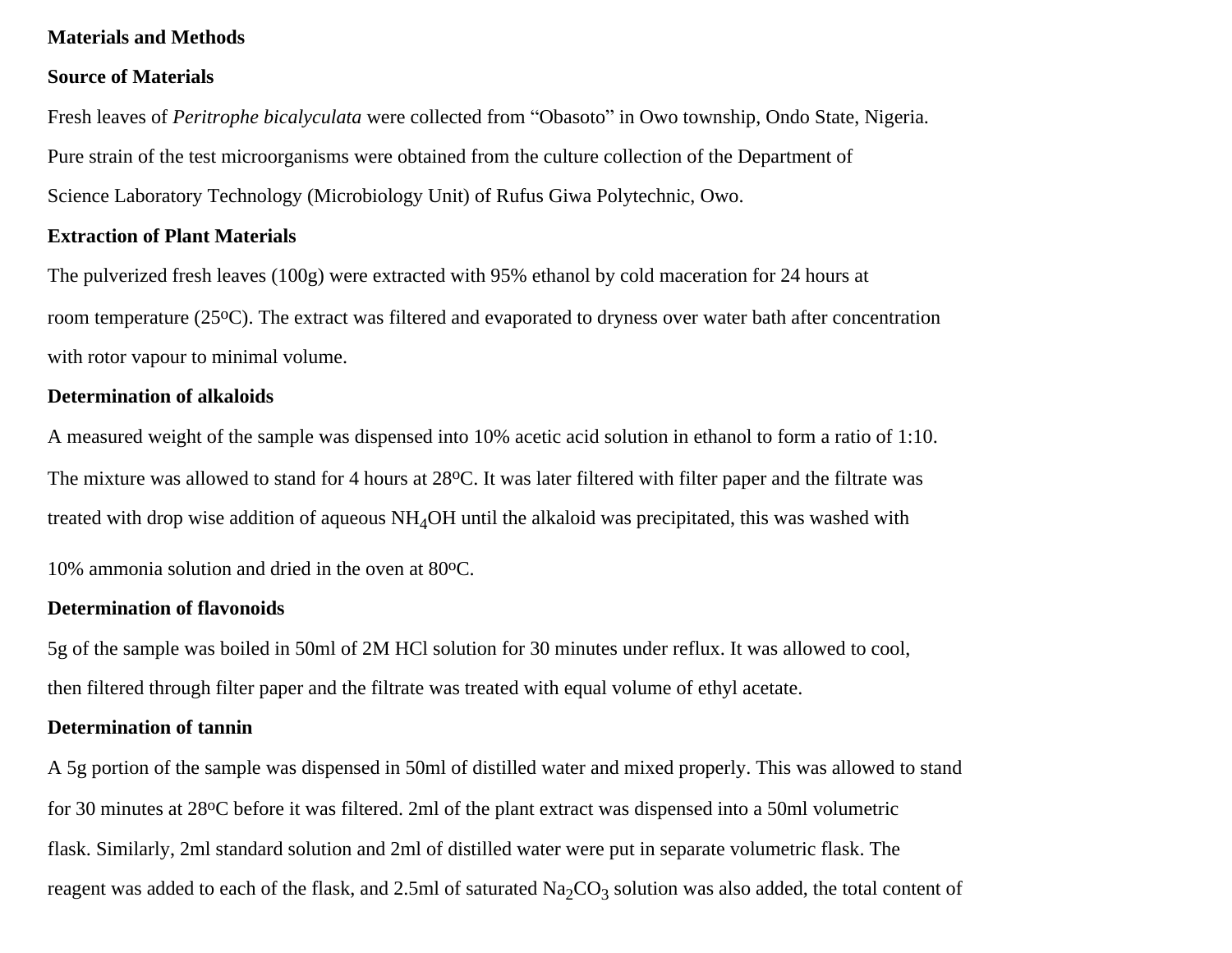the flask was made up to 50ml with distilled water and incubated at 28oC for 90 minutes. A spectrophotometer set at 260nm wavelength was used to measure the respective absorbance using the reagent blank to calibrate the instrument.

## **Determination of Steroid**

A measured weight of the sample was dispensed in 100ml freshly distilled water and homogenized in laboratory blender. This was filtered and was eluted with normal ammonium hydroxide solution (PH 9). 2ml of the eluate was put into the test tube and mixed with 2ml of chloroform. 3ml of ice-cold acetic anhydride were added to the mixture in the flask and 2 drops of concentrated  $H_2SO_4$  were added to cool. Standard sterol solution

was prepared and spectrophotometer at 420nm was used to measure the absorbance.

## **Antimicrobial Screening**

The crude ethanolic extract of the fresh leaves was screened for antimicrobial activities against clinically isolates using Agar diffusion steak methods. The test organisms were prepared by sub culturing them overnight in culture media and incubated in a freshly prepared nutrient broth at 37oC for 3 hours. 100mg of the test extract was dissolved into 1ml to give a concentration of 100mg/ml of the extract. Clinically isolated bacteria *(E. coli, Klebsiella spp, Staphylococcus aureus and Pseudomonas aeruginosa)* were inoculated using steak method. 1ml of prepared extract was then introduced into 5mm hole in a solidified inoculated agar, bored with a cork borer and was placed at 540C. Gentamycin, a broad-spectrum antibiotic was used as standard.

## **Result and Discussion**

The presence of alkaloids, tannin, steroid and flavonoid in the plant as shown in Table1 may be collectively or individually responsible for the observed antimicrobial activities. This result also corresponds with the results of phytochemicals of plants and fruit common in the region (Onyeka, and Uwambeke, 2007).

Table 2 shows the result of the antimicrobial potency of crude ethanolic extract of *Peritrophe bicalyculata*  against some selected microorganisms. The diameters of the zone of inhibition of this extract were compared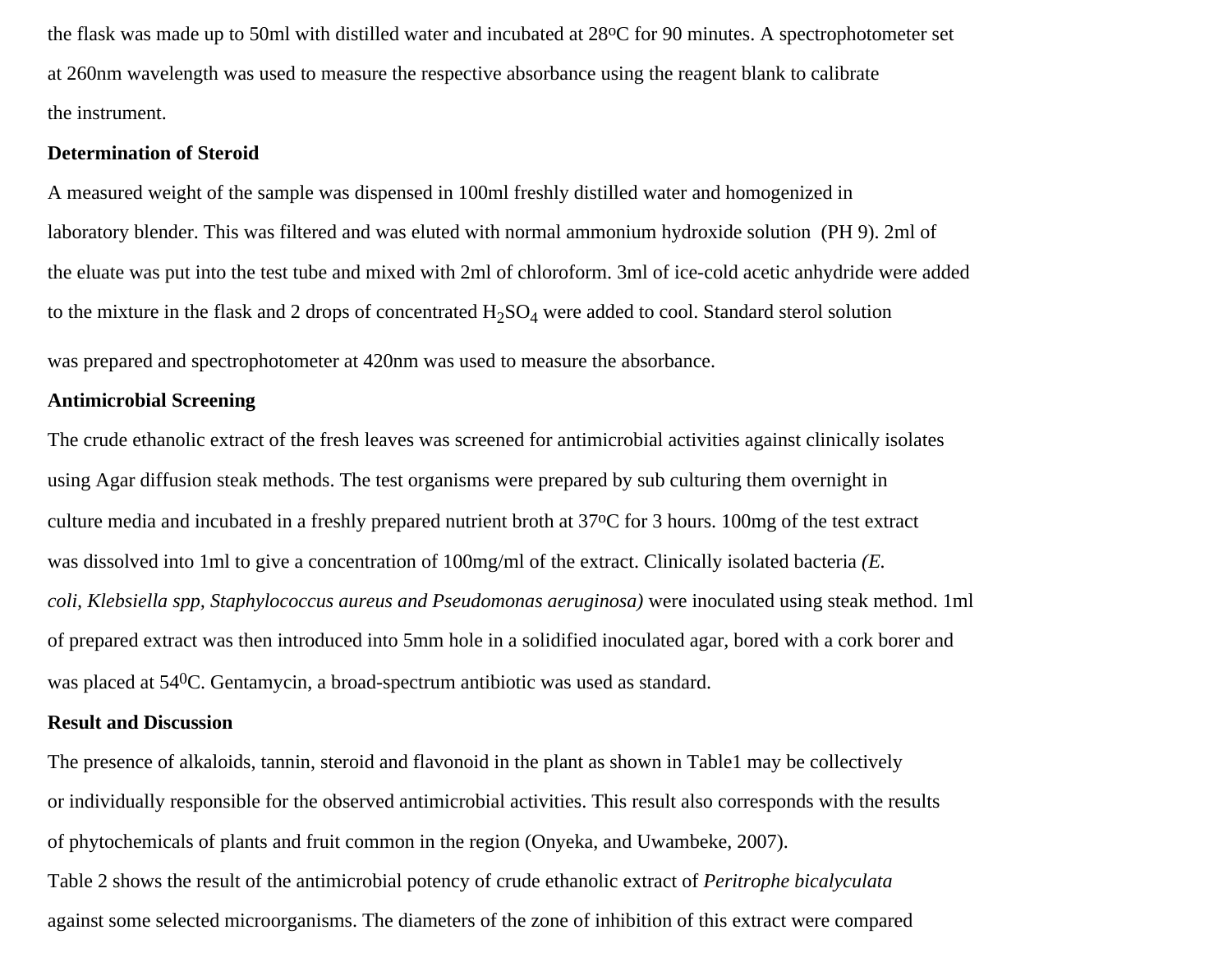with Gentamycin. The effect of the ethanolic extract of the *Peritrophe bicalyculata* was strongly effective against the test bacteria: *Staphylococcus aureus, Klebsiella spp., E. coli, and Pseudomonas aeruginosa,* to be 2.1cm, 1.9cm, 2.0cm, 2.1cm zones of inhibition at concentration of 100mg/ml respectively. The fungi: *Aspergillus niger, Aspergillus clavatus, Rhizopus stolonifer* also recorded 1.8cm, 1.5cm and 2.2cm (zone of inhibition) respectively. The results obtained compared favourably with gentamycin used as control antibiotics (Table 2).

The MIC of the extract from the *Peritrophe bicalyculata* were 90g/ml, 90g/ml, 60g/ml and 60g/ml for *Staphylococcus aureus, Klebsiella spp., E. coli,* and *Pseudomonas aeruginosa,* respectively and 60g/ml, 90g/ml, 60g/ml for the fungi isolates; *Aspergillus niger, Aspergillus clavatu* and *Rhizopus stolonifer* respectively. The varied minimum inhibitory concentration revealed that the extract is highly effective against *E. coli, Pseudomonas aeruginosa*, *Asperillus niger* and *Rhizopus stolonifer* at the concentration of 60g/ml while an increase in concentration to 90g/ml is required to produce noticeable effect on *Staphylococcus aureus, Klebsiella spp*  and *Aspergillus clavatus.* 

This suggest that the species can be gainfully employed in the production of antibiotics as the low MICs means that only a small quantity of extract will be required to inhibit the organisms. The antimicrobial activities shown by *Peritrophe bicalyculata* is in line with the previous antimicrobial works on different plants analyzed in the region (Onyeka, and Uwambeke, 2007).

There is a need for further study to ascertain if the yield in this species will be increased by using stronger fractionating solvent such as ethyl acetone or methyl acetone. These solvents have been reported to be more vigorous than other solvents used in crude extraction of plants (Ajayeioba and Fadare, 2006). Efforts should also be made to quantify the identified phytochemicals.

In conclusion, the results from this study have shown the potency of the plant crude extract on the tested microorganisms, which is indication of the medicinal value of the plant extract. The extract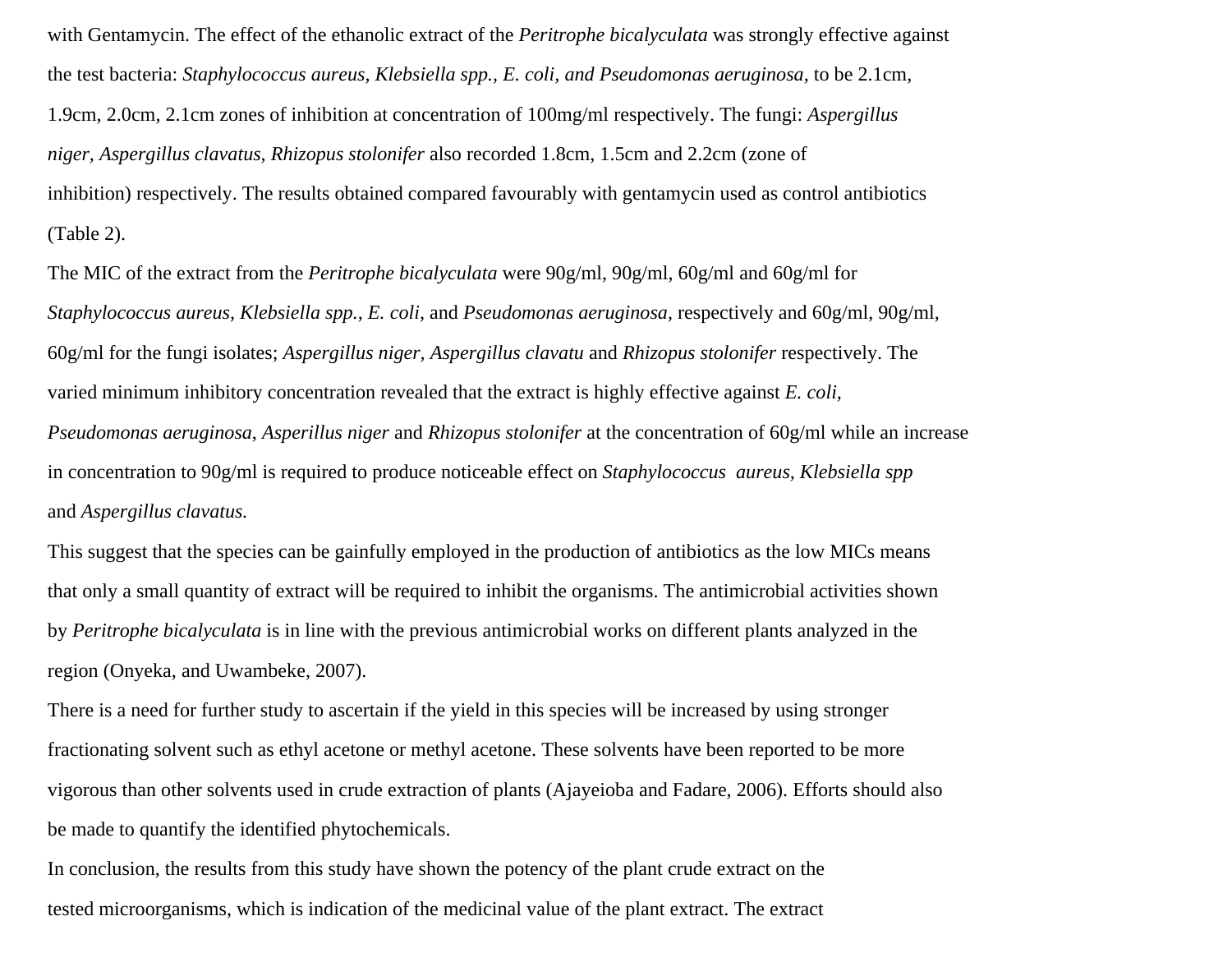compared favourably well with gentamycin that was used as control.

| TABLE 1. Phytochemicals of crude extract of Peritrophe bicalyculata. |  |  |
|----------------------------------------------------------------------|--|--|
|                                                                      |  |  |

| <b>Secondary metabolite</b> | Peritrophe bicalyculata |
|-----------------------------|-------------------------|
| Alkaloid                    | $^{+}$                  |
| Saponin                     | $^{+}$                  |
| Tannin                      | $^{+}$                  |
| Steroid                     | $^{+}$                  |
| Flavonoid                   | $^{+}$                  |
|                             |                         |

 $+=$  Presence of secondary metabolite  $-$  = Absence of secondary metabolite

## **TABLE 2. Minimum inhibitory concentration (MIC) of ethanolic extracts** *pertrophe bicalyculata* **on selected test isolates in (mg/ml) and the zone of inhitition measure in centimeter.**

| Extract $(mg/ml)$ of<br>Peristrophe bicalyculata | <i>Staphylococcus</i> Klebsiella Spp E.coli<br>aureus |         |     | P.aeruginosa A. niger |     | A. clavatus | R. <i>stolonifer</i> |
|--------------------------------------------------|-------------------------------------------------------|---------|-----|-----------------------|-----|-------------|----------------------|
| 100                                              | 2.1                                                   | 1.9     | 2.0 | 2.1                   | 1.8 |             | 2.2                  |
| 90                                               | 1.4                                                   | $1.1\,$ | 1.4 | 1.5                   | 1.1 | 1.1         | 2.0                  |
| 60                                               | 0.0                                                   | $0.0\,$ | 0.6 | 0.4                   | 0.3 | 0.0         | 0.3                  |
| 10                                               | 0.0                                                   | $0.0\,$ | 0.0 | 0.0                   | 0.0 | 0.0         | 0.0                  |
| Gentamycin (positive<br>control)                 | $1.8\,$                                               | 1.9     | 1.3 | 1.1                   | 1.5 | 2.0         | 2.0                  |

Zones of inhibition (cm)

## **References**

Agte, V.V., Tarwadi, K.V., Mengale, S. and Chiplonkar, S.A., (2000). Potential of indigenous green vegetables as natural sources of fortification of eight micronutrients. *J.Food Comp. Anal.* 13:885-891.

Ajayeioba, E.O. and Fadare, D.A., (2006). Antimicrobial potentials of extract and fractions of the African